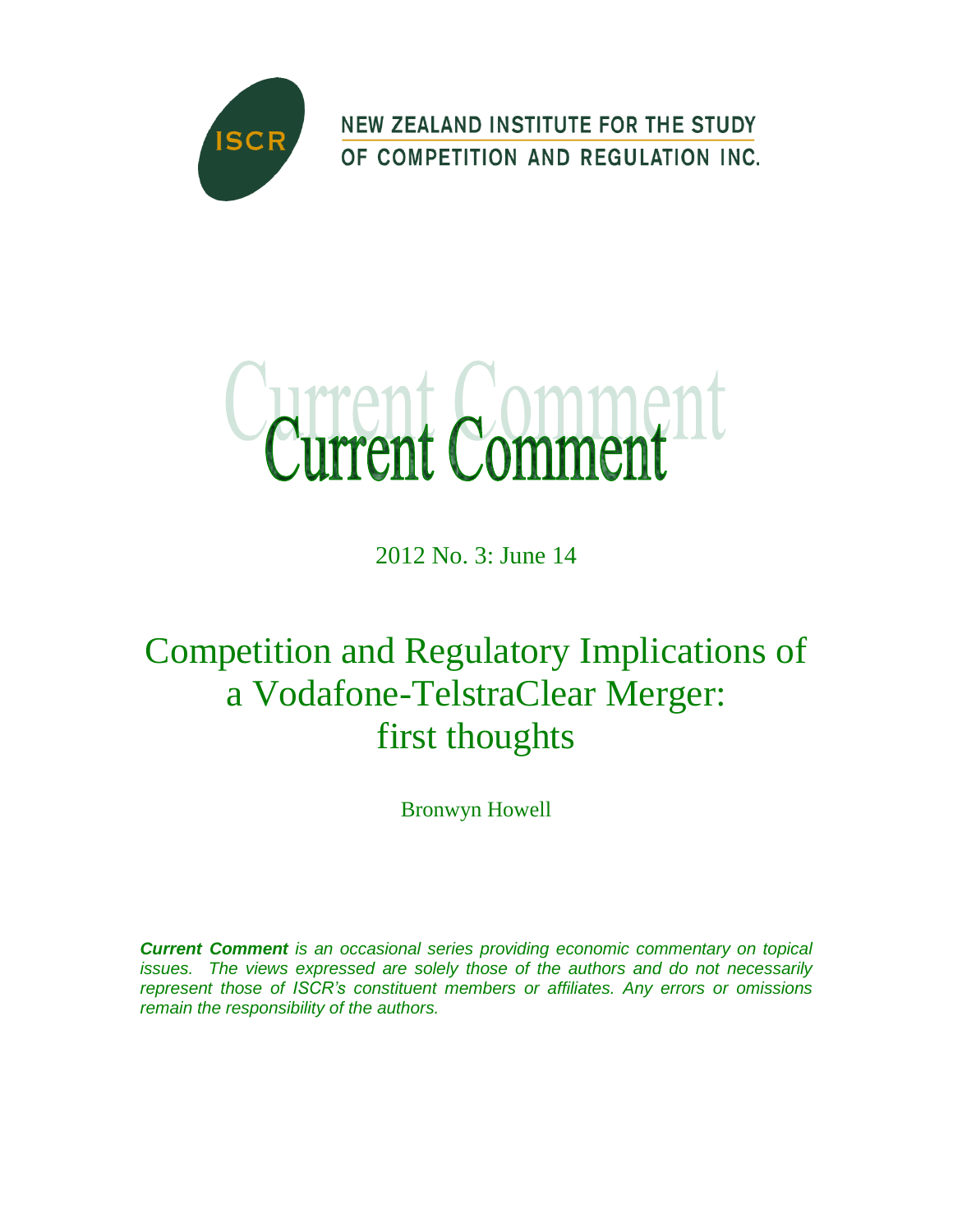# *Caveat*

This Comment has been prepared as a first response to the news that a merger may occur. It is not intended to be a comprehensive analysis, but serves rather to highlight some of the issues which, from the perspective of a long-time observer of competition and regulation in the New Zealand telecommunications sector, would appear to warrant consideration.



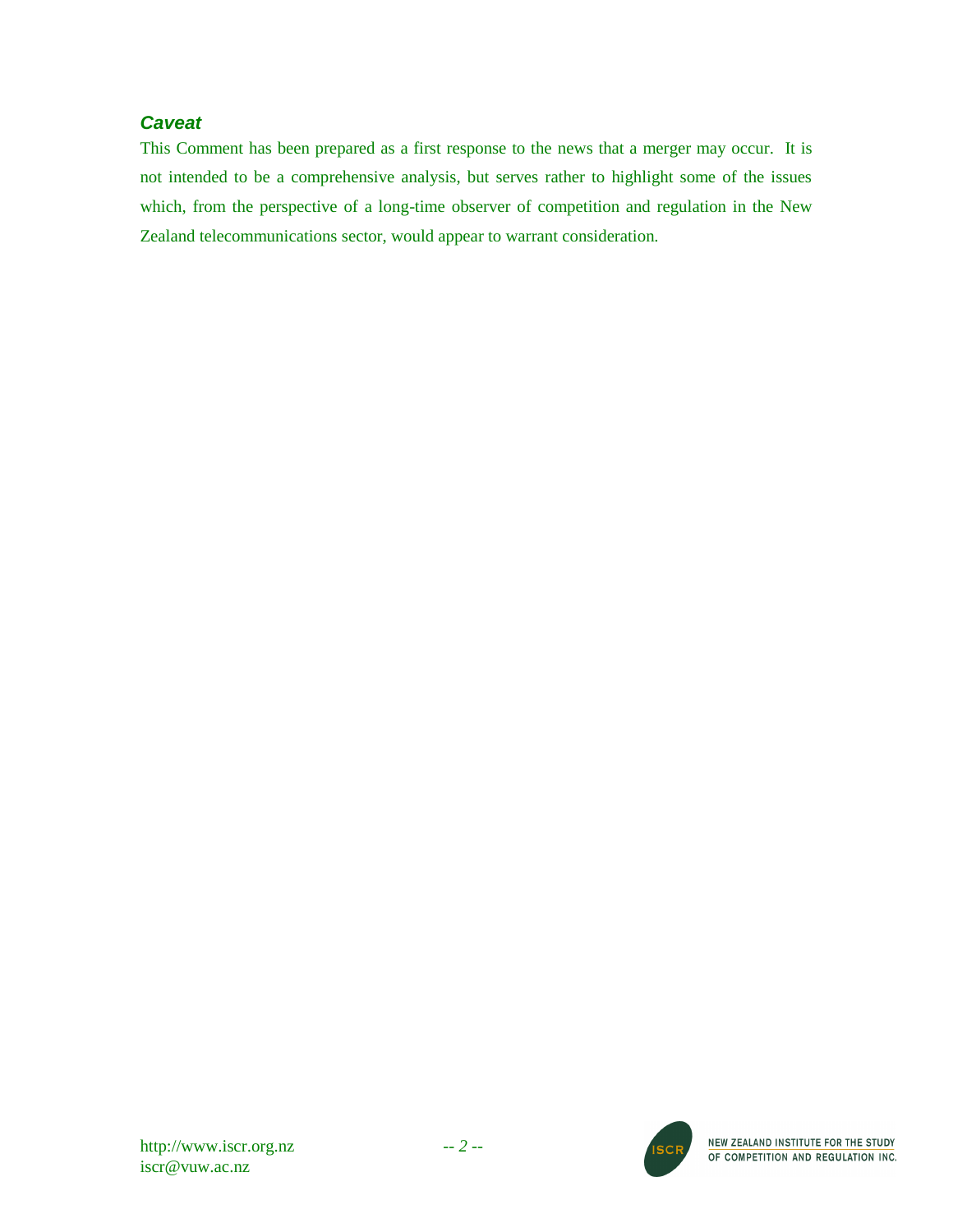If the mooted takeover of TelstraClear (TCL) by Vodafone is to go ahead, it will be the most significant non-regulatory structural change in the New Zealand telecommunications marketplace since the merger of TelstraSaturn and Clear Communications in December 2001. The merger is a game-changer because it would lead to the creation of a fully vertically integrated telecommunications company providing a complete range of fixed and mobile networks (at least in the areas where TCL"s cable network exists), a matter of merely months after New Zealand"s incumbent integrated operator Telecom New Zealand (TCNZ) was 'required' to structurally separate its fixed line network from its retail and mobile operations. The implications for both of the separated TCNZ firms (new) Telecom and Chorus are not trivial. There are also likely to be some significant challenges arising for both regulation and the Government's new Ultrafast Broadband (UFB) network from the presence of a strong, integrated multi-infrastructure provider.

# *A Short Trip Through History<sup>1</sup>*

In order to fully understand the implications of the proposed merger, it is necessary to recap a little history of the New Zealand telecommunications landscape, to put in perspective the extensive merger and consolidation activity that has taken place in the sector following the rapid expansion of entrants and the introduction of internet access into the bundle of telecommunications products offered.

## **Vodafone**

 $\overline{a}$ 

Vodafone entered the New Zealand market in November 1998 when it bought the New Zealand mobile network operation of BellSouth New Zealand Limited. BellSouth had operated in the New Zealand market since 1993. In May 2003, it surpassed TCNZ"s number of mobile connections, and has been the market leader ever since, in both mobile voice and data. Since the introduction of local loop unbundling in New Zealand after the passing of the Telecommunications Amendment Act 2006, the firm has become a major retailer of fixed telephone and broadband connections, and has installed unbundling equipment in many Telecom exchanges. In 2006, it bought fixed line Internet Service Provider (ISP) iHug. In 2011, Vodafone's retail residential internet market share was  $13\%$  (Telecom's share was  $49\%)^2$ .



<sup>1</sup> Most of the data for this section comes from Howell, B. (2007). A *Pendulous Progression: New Zealand's Telecommunications Regulation 1987-2007*.

[http://iscr.org.nz/f378,10548/10548\\_Pendulous\\_Progress\\_v\\_4\\_12\\_Nov.pdf](http://iscr.org.nz/f378,10548/10548_Pendulous_Progress_v_4_12_Nov.pdf)

<sup>2</sup> New Zealand Commerce Commission . (2012). *Annual Telecommunications Monitoring Report 2011* <http://www.comcom.govt.nz/TelecommunicationsMarketAnnualMonitoringReports/> p 20.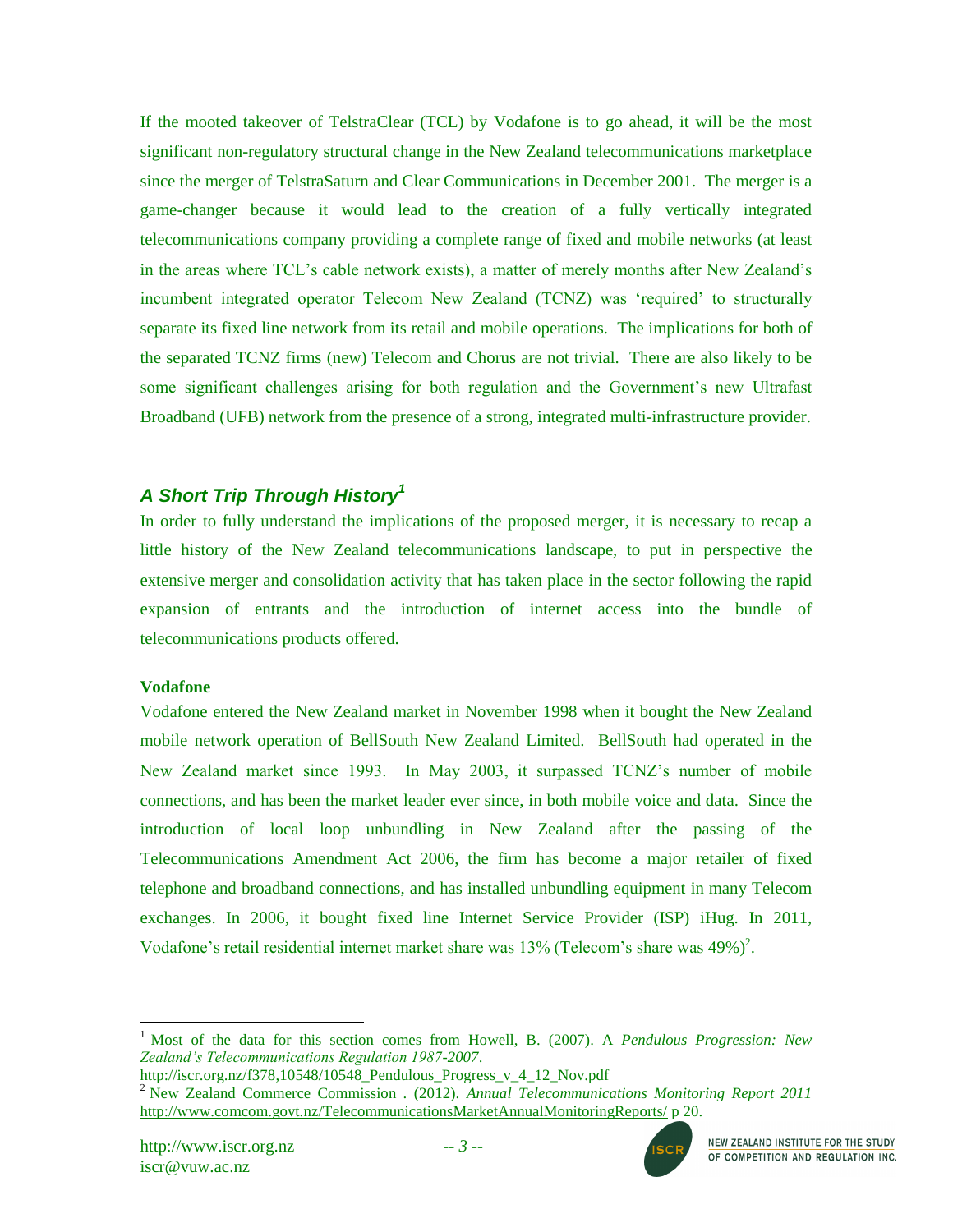## **TelstraClear**

TelstraClear arose from the merger of TelstraSaturn and Clear Communications in 2001.

Clear Communications entered New Zealand in 1991. With the benefit of a nationwide fibre-optic backhaul network courtesy of minor shareholder New Zealand Railways, it quickly built up a market presence, despite its protracted litigation between 1991 and 1994 regarding the interconnection price charged by TCNZ. Clear"s initial focus was the long distance calling and business markets. It was a major beneficiary of the explosive growth of dial-up internet access in New Zealand as it was able to take advantage of call termination fee arbitrage opportunities offered by the interaction of the "free local calling" Kiwi Share obligation and its interconnection contract with TCNZ by sharing the revenues with Internet Service Providers (ISPs) in order to ensure that a disproportionately large number of them became its commercial customers (dial-up internet calls being substantially longer on average than voice calls)<sup>3</sup>.

TelstraSaturn was the result of the sale in 1999 of media company Saturn, which deployed New Zealand"s first converged cable television and broadband network in Kapiti, Wellington and Christchurch, to Telstra NZ, which entered the New Zealand market in 1996. Telstra NZ had struggled to make its presence felt in the NZ market until its purchase of Saturn, which had a predominantly residential customer base. When the new Telecommunications Act 2001 required the mandatory regulated wholesaling of telephone and internet connection, the firm rapidly advanced towards having a nationwide presence in both the business and residential markets.

TelstraClear"s story in New Zealand has been one based almost exclusively upon taking advantage of the opportunities offered by the takeover of, and regulated and negotiated access to, the infrastructure of other providers. TCL was one of the most ardent advocates for stringent regulation of  $TCNZ^4$ , and has been one of the most significant beneficiaries of the regulatory changes in 2001 and 2006 granting wholesale and unbundled access respectively. It has been actively involved in the installation of infrastructure in unbundled exchanges. In 2011, TelstraClear's share of the residential retail internet market was 16%<sup>5</sup>.

l



<sup>3</sup> Karel, A. (2003) *The Development and Implication of Free ISPs in New Zealand*. Wellington, New Zealand: ISCR [http://www.iscr.org.nz/f209,4313/4313\\_Free\\_ISPs\\_220903.pdf](http://www.iscr.org.nz/f209,4313/4313_Free_ISPs_220903.pdf)

<sup>&</sup>lt;sup>4</sup> Although it is noted that TelstraSaturn argued strongly against regulatory intervention in the broadband market at the Tel;ecommunications Inquiry in 2000, when it was in the midst of rolling out its CATV network.

<sup>5</sup> Commerce Commission (2012) ibid.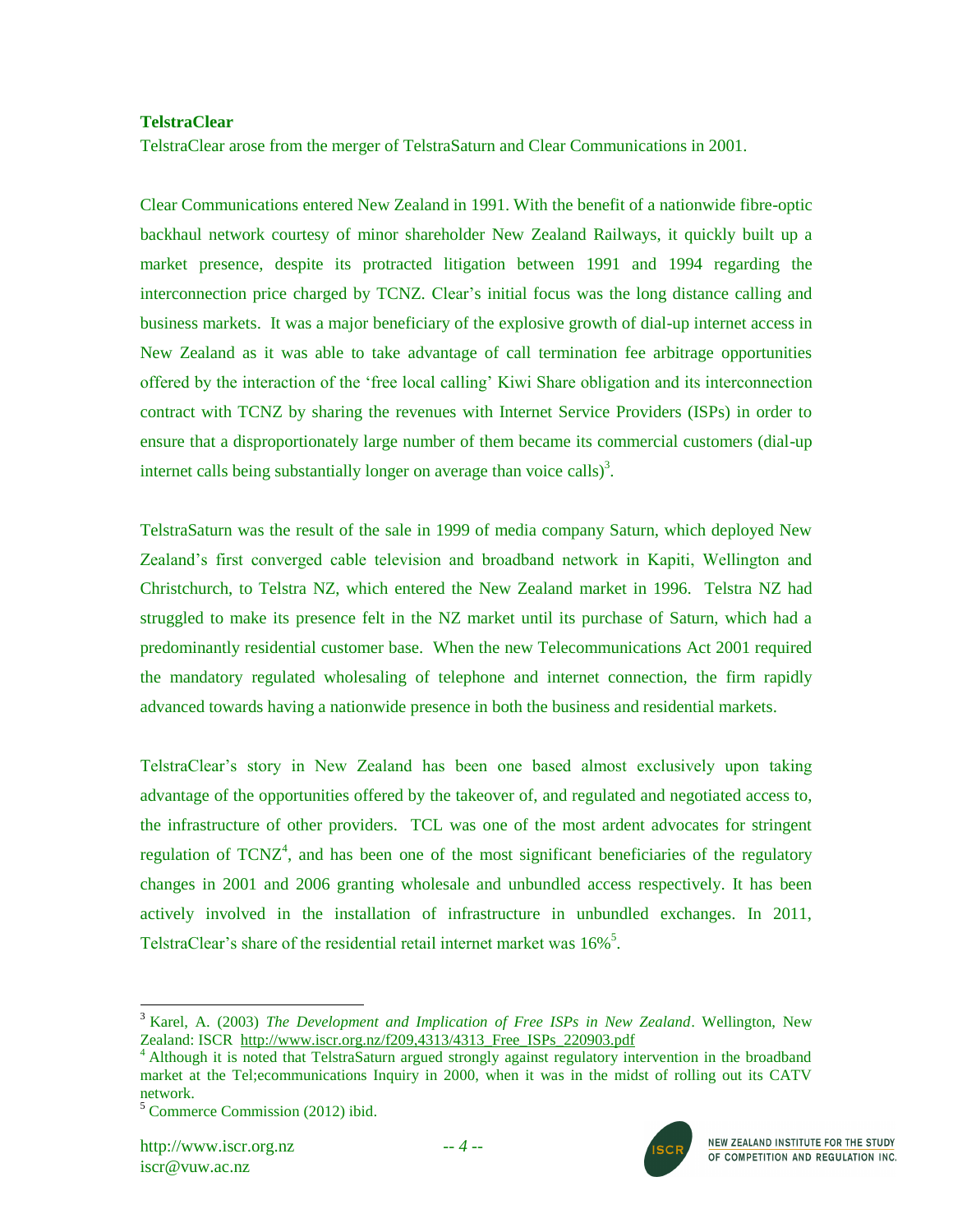Although the Saturn purchase enabled TelstraSaturn to compete at the infrastructure level with the incumbent Telecom New Zealand, (and indeed, a Direct to Home TV service was due to be launched in late 2001), further deployment of the CATV network was halted in August 2001 when the merger with Clear was first mooted. When the details of wholesale access to TCNZ's network were announced on 29 November 2002, TelstraClear"s then-CEO Rosemary Howard made it clear that New Zealand"s nascent experience with infrastructure competition (between copper and cable) would stop with only the Wellington region and part of Christchurch having a real fixed line network choice ("we believe it's more industry efficient for TelstraClear to buy from Telecom rather than build duplicate networks to reach consumers who are widely spread throughout New Zealand"<sup>6</sup>).

Nonetheless, whilst there has been no expansion in the areas covered by the CATV network since 2001, following an upgrade to DOCSIS 3 technology in 2010, TCL has been offering ultra-fast broadband connections for sale<sup>7</sup>. Whilst very few ultra-fast connections have been sold, the investment upgrade has corresponded with an interesting turn-around in the mix of broadband connections in the New Zealand market. In June 2011, PointTopic reported the firm having 105,000 cable broadband subscribers, giving it around 10% of the New Zealand broadband market<sup>8</sup>. The same dataset shows that TCL's cable broadband growth rate between  $2010Q3$  and 201Q4 was 14%, compared to a DSL growth rate of 8% over the same period. In 2011Q4, PointTopic"s estimates show New Zealand having a broadband uptake rate of 25 per 100 population. A conservative estimate<sup>9</sup> of the cable broadband uptake rate in the regions where it is offered is, using these figures, 13 per 100 population. Whilst it is likely that the broadband uptake rate in Wellington and Christchurch exceeds the national average<sup>10</sup>, these figures would tend to suggest that in New Zealand, as well as in other countries (such as the United States, the



 6 [http://www.telstraclear.co.nz/companyinfo/media\\_release\\_detail.cfm?newsid=81&news\\_type=tclArchive,](http://www.telstraclear.co.nz/companyinfo/media_release_detail.cfm?newsid=81&news_type=tclArchive) <sup>7</sup> Currently offered as 'WarpSpeed' up to 100 Mbps downstream/10Mbps upstream, but previously offered with speed of up to 40Mbps downstream.

<http://www.telstraclear.co.nz/residential/inhome/internet/warpspeed-next-generation/index.cfm> 8

<http://point-topic.com/content/operatorSource/profiles2/new-zealand-broadband-overview.htm>  $9$  Taking the entire Christchurch and Wellington region populations at that time of 772,000 (Statistics New Zealand). This will necessarily yield a low-end estimate of the cable broadband uptake rate, as the network does not cover the entire region.

 $10$  As the levels of income and education, as well as genuine infrastructure competition – all of which are higher than the national average in the population considered - are correlated with higher total uptake. See Boyle, Howell & Zhang (2008) http://iscr.org.nz/f410,11598/11598 LLUBroadband01c\_rev\_300708.pdf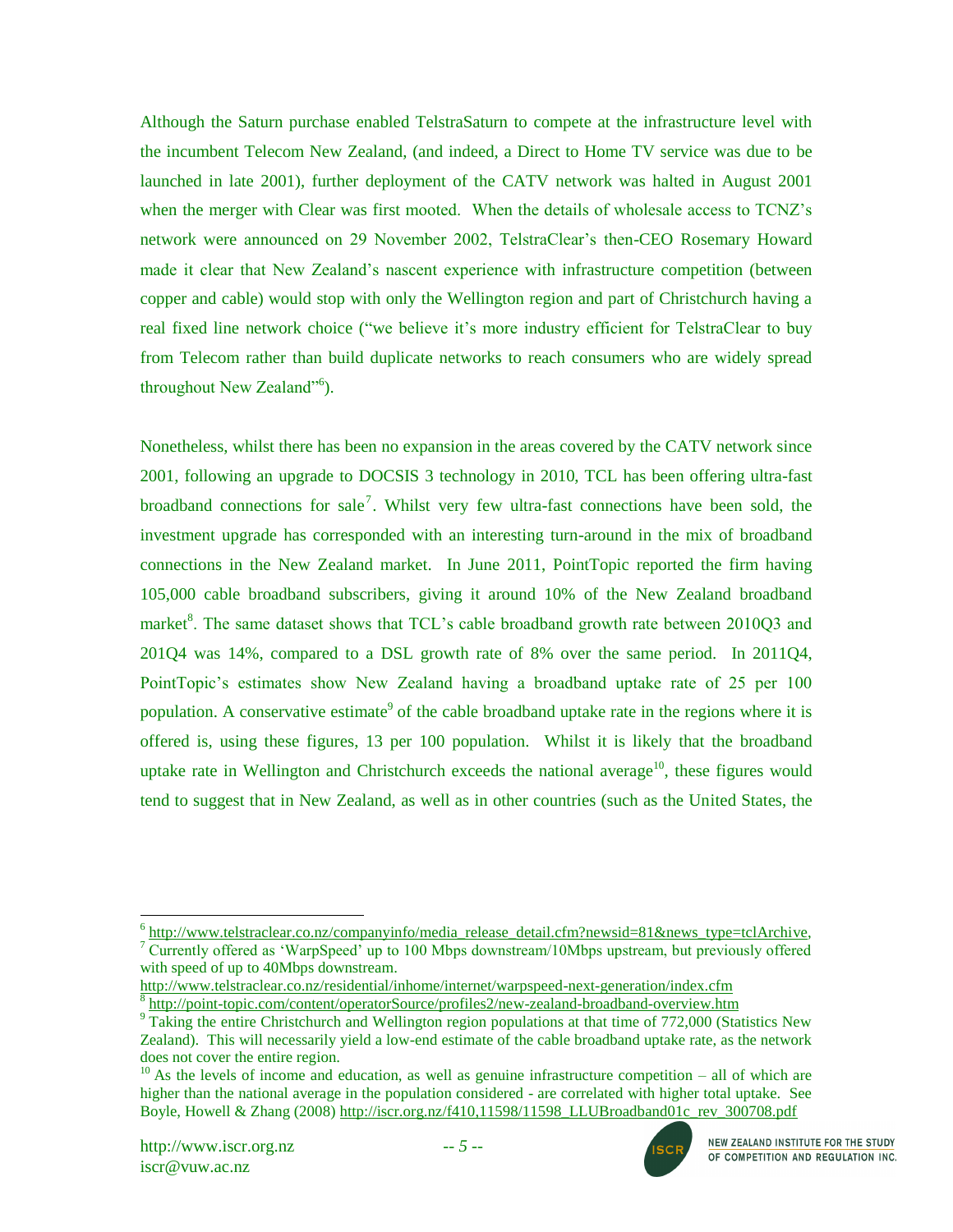Netherlands and Japan), cable broadband uptake rates will usually equal if not exceed those of ADSL where the infrastructures compete directly against each other $11$ .

TelstraClear has also relied entirely on other providers for provisioning of mobile services to its customers. Until 2007, it resold Vodafone"s GMS and UMTS services, although in 2006 announced that it would deploy its own UTMS network initially in Tauranga and then expanding to other regions. This led to considerable acrimony with Vodafone, with the consequence that from 2007, it began reselling connections on TCNZ"s CDMA network. However, when negotiations for access to TCNZ"s new UMTS network broke down in 2009, the reseller relationship with Vodafone was reactivated.

## **The ISP Market**

Whilst Telecom has long held a large market share for the sale of telephone connections, the ISP market in New Zealand (which mediates the means by which an individual"s internet data is sourced and distributed between points of internet interconnection, distinct from the telecoms component where it is shipped over the consumer"s fixed or mobile phone service to the ISP"s nearest point of interconnection (the "last mile") has traditionally been very much more widely shared. Since the early 2000s, Telecom (initially via its proprietary ISP Xtra, and then subsequently under the Telecom brand), has seldom held more than half the market for ISP connections. Whilst initially Telecom had a disproportionately large share of the (initially small) broadband connection market, as the broadband market has grown, both the number of connections and the share retailed by competitors to Telecom has grown, in large part reflecting the fact that broadband has most typically sold as a replacement for an existing dial-up connection. It is noted that at its peak in 2003, the New Zealand dial-up market was shared between Xtra (with around 50% market share), TelstraClear"s equivalent ClearNet and a number of non-telco ISPs such as iHug, Paradise and Orcon $^{12}$ .

Since unbundling was made available, there has been a significant trend towards the vertical integration of telecommunications retail service and infrastructure providers and ISPs. In this period, Vodafone acquired iHug, TelstrClear acquired Paradise and Kordia bought Orcon. The vertically integrated competitors to Telecom then used their relationships with ISP customers as a

 $\overline{a}$ 



<sup>&</sup>lt;sup>11</sup> For more detail on the Dutch and Japanese markets, see (respectively), Sadowski (2012) http://iscr.org.nz/f714,19789/19789 Presentation Wellington 2012.pptx and Sugaya (2012) [http://iscr.org.nz/f726,20253/20253\\_Minoru\\_Sugaya\\_ISCR\\_Presentation\\_29\\_March\\_2012.pdf](http://iscr.org.nz/f726,20253/20253_Minoru_Sugaya_ISCR_Presentation_29_March_2012.pdf)

 $\frac{12}{12}$  Howell & Obren (2003) [http://iscr.org.nz/f212,4362/4362\\_nz\\_telecommunications\\_usag\\_090703.pdf](http://iscr.org.nz/f212,4362/4362_nz_telecommunications_usag_090703.pdf)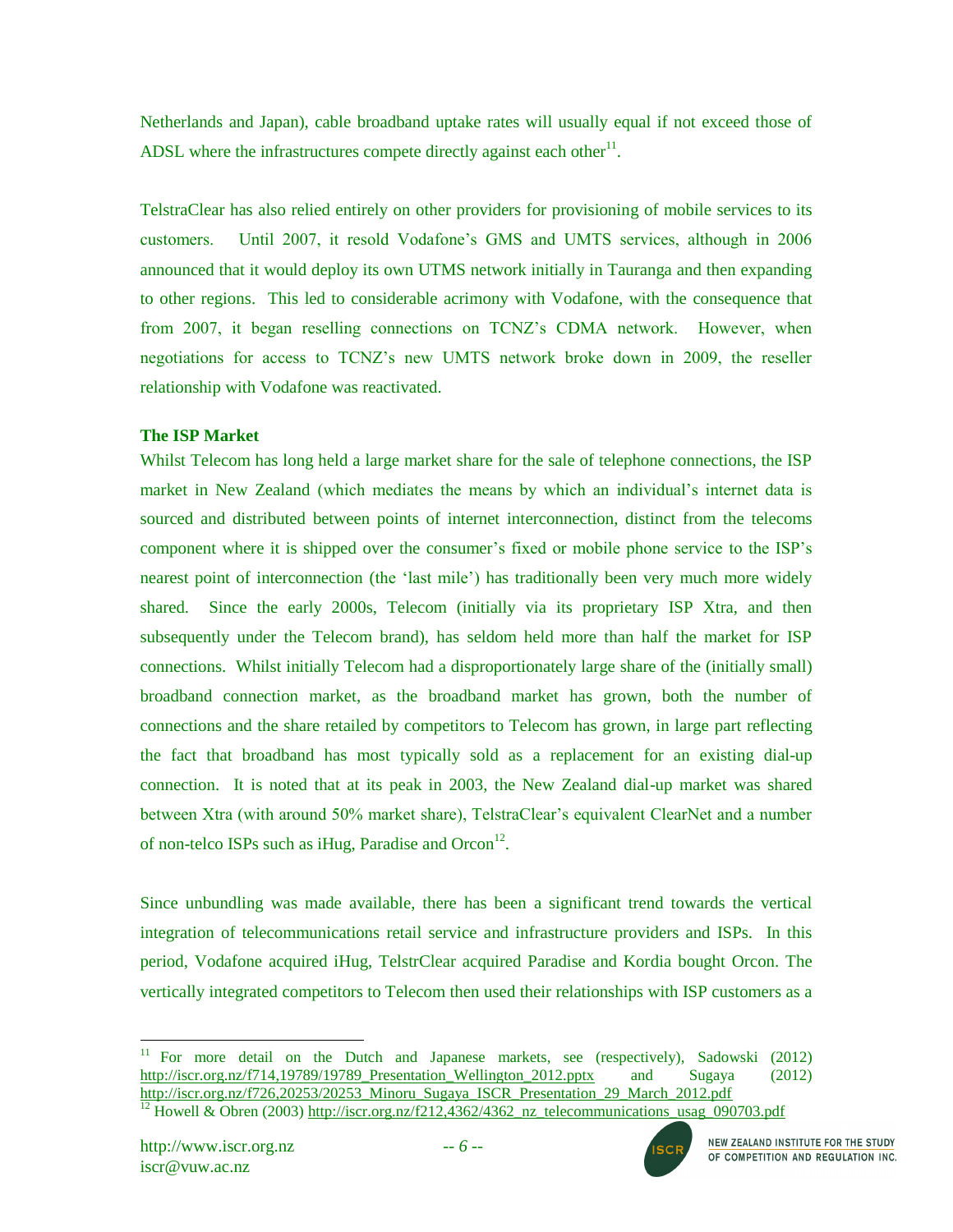key means of securing their telephone line rental custom as well – in the well-known "service bundling" approach. Thus, even though the share of broadband lines sold by wholesalers and unbundling entrants has increased, and the telecommunications market has been deemed to have become more competitive, the market share of internet connections (broadband and dial-up) sold by non-Telecom ISPs has remained largely unchanged at around 50% (ComCom p 20). A notable effect over this time has been the decrease of retail ISPs and the consolidation of the market whereby it appears that the market share of the "bundles" is converging towards the historic market shares of the respective ISPs. In addition, unlike the 1990s, when significant market entry occurred, there has not been a single new entrant into the fixed telecoms and broadband market since the passing of the Telecommunications Act in 2001. Rather, consolidation has been the dominant feature $^{13}$ .

# *Fast-Forward to 2012*

So what does this history mean in respect of a proposed merger between TelstraClear and Vodafone in 2012? At the very least, it would appear to be simply a further step in the longestablished pattern of mergers and consolidation in the fixed-line component of the sector over the 2000s. As only one of the firms has its own mobile network, it might be presumed that there is little of concern, as the mobile customers serviced by TelstrClear are already in effect Vodafone customers anyway.

## **Substantial Lessening of Competition in the ISP Market?**

A principled economic analysis should look first at defining the relevant markets and examining the effects in each. However, with this merger, there are many different ways available to define the relevant markets. Should the market definitions be based on the nature of the technologies sold (copper, mobile, fibre) or the service bundles offered (various combinations of fixed line, mobile and broadband)? In the business market or residential market, or combined? In the retail market alone, or in the wholesale markets too? And how should the analysis treat the fact that the new merged company in effect is recreating a vertically-integrated network-owning fixed-line operator (at least in some geographic markets) of the sort which the combination of regulation and Ultrafast broadband (UFB) negotiations have sought to dismantle? That is, how do the effects of the proposed merger affect the new separated companies Telecom and Chorus?



 $\overline{a}$  $13$  Srzich (2012).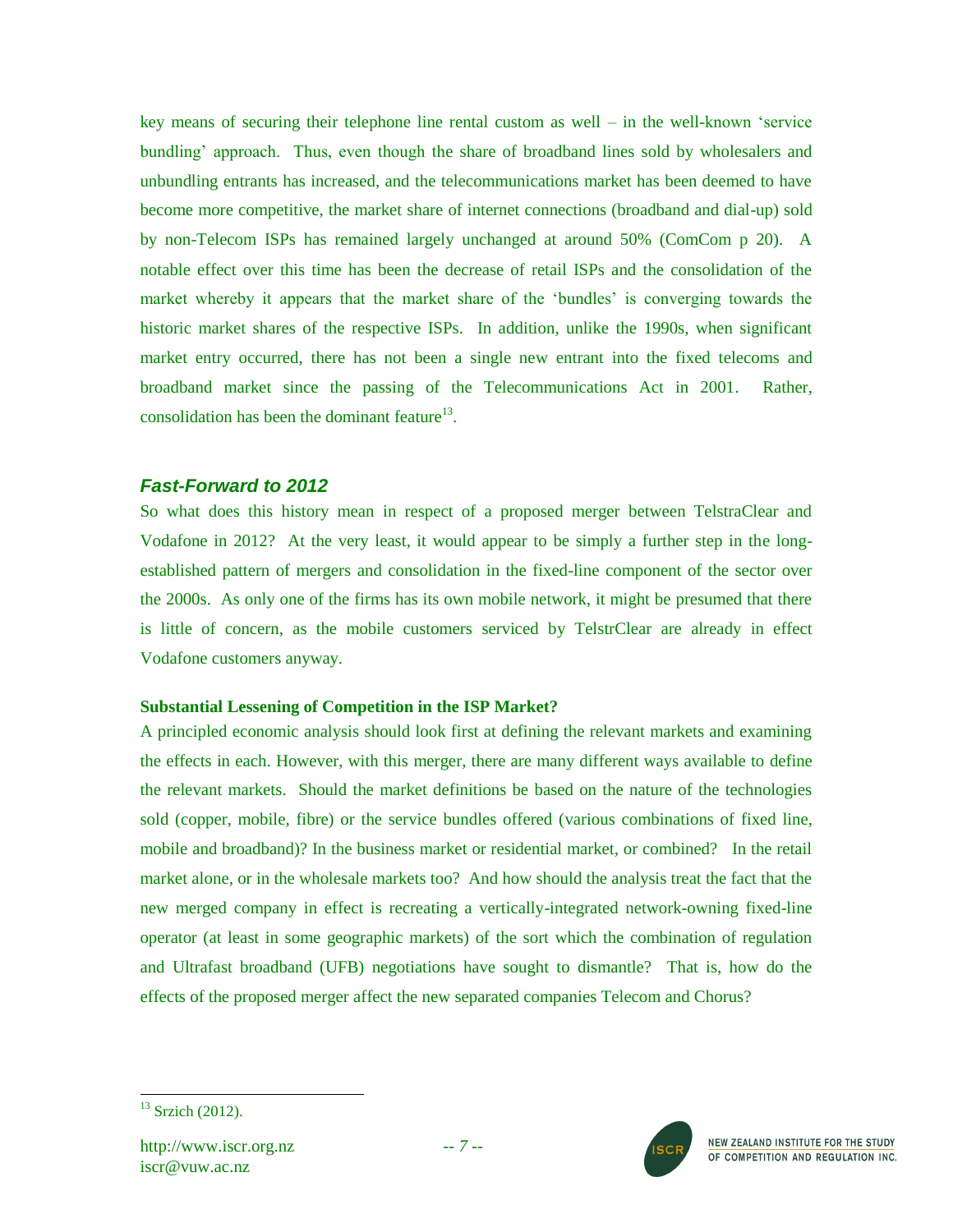I do not propose to address all of these issues in this preliminary discussion. The proposal to merge the number 2 and number 3 providers of ISP services to create a firm with around 30% market share, where the market leader (Telecom) has around a 50% share, falls outside the safe harbours defined in the Commerce Commission merger guidelines. Hence the merger is likely to come to the attention of the Commission as a merger that could result in a substantial lessening of competition. It is noted that:

"The Commission is of the view that an acquisition is unlikely to substantially lessen competition in a market where, after the proposed acquisition, either of the following situations exist:

- the three-firm concentration ratio in the relevant market is below 70 percent and the market share of the combined entity is less than in the order of a 40 percent share; or
- the three-firm concentration ratio in the relevant market is above 70 percent and the market share of the combined entity is less than in the order of 20 percent."<sup>14</sup>

As the three-firm concentration ratio is over 70% (indeed, it is nearly 80%) and the market share of the combined entity is more than 20% (it is around 30%) it would seem likely that in respect of the internet access market at least, an investigation is warranted. Thus, although some commentators have reacted to the proposed merger with claims that it will increase competitive intensity (in the sense that it creates a single firm with more power to counter Telecom as market leader), it may lead to reductions in actual competition in respect of the number of firms in the important internet access space. This is an important point, given that it is the ISP component of the service "bundles" which appears to be driving the development of competitive interaction in the retail segment of the market following the regulatory changes in the mid-2000s. Reducing choice in this component will necessarily lead to some compromises in the range of services offered to consumers. Whether this is economically material is rightly a matter on which the Commerce Commission should adjudicate.

## **The Ultrafast Broadband Connection Market(s)**

This consideration leads naturally to the second point for consideration – what the merger means for the broadband internet access market in particular. Whilst there is still a (declining) market for fixed line voice connections, the growth areas of the market currently are in respect of mobile voice and data, and broadband. Given that in the near term, fixed broadband connections will replace dial-up internet connections, the 'fixed line internet access market' is becoming

<sup>14</sup> Commerce Commission (2004). Mergers and Acquisitions Guidelines [http://www.comcom.govt.nz/assets/Imported-from-old](http://www.comcom.govt.nz/assets/Imported-from-old-site/BusinessCompetition/MergersAcquisitions/ClearanceProcessGuidelines/ContentFiles/Documents/Mergers-and-AcquisitionsGuidelines-2003.pdf)[site/BusinessCompetition/MergersAcquisitions/ClearanceProcessGuidelines/ContentFiles/Documents/Mer](http://www.comcom.govt.nz/assets/Imported-from-old-site/BusinessCompetition/MergersAcquisitions/ClearanceProcessGuidelines/ContentFiles/Documents/Mergers-and-AcquisitionsGuidelines-2003.pdf) [gers-and-AcquisitionsGuidelines-2003.pdf](http://www.comcom.govt.nz/assets/Imported-from-old-site/BusinessCompetition/MergersAcquisitions/ClearanceProcessGuidelines/ContentFiles/Documents/Mergers-and-AcquisitionsGuidelines-2003.pdf) p 25

 $\overline{a}$ 

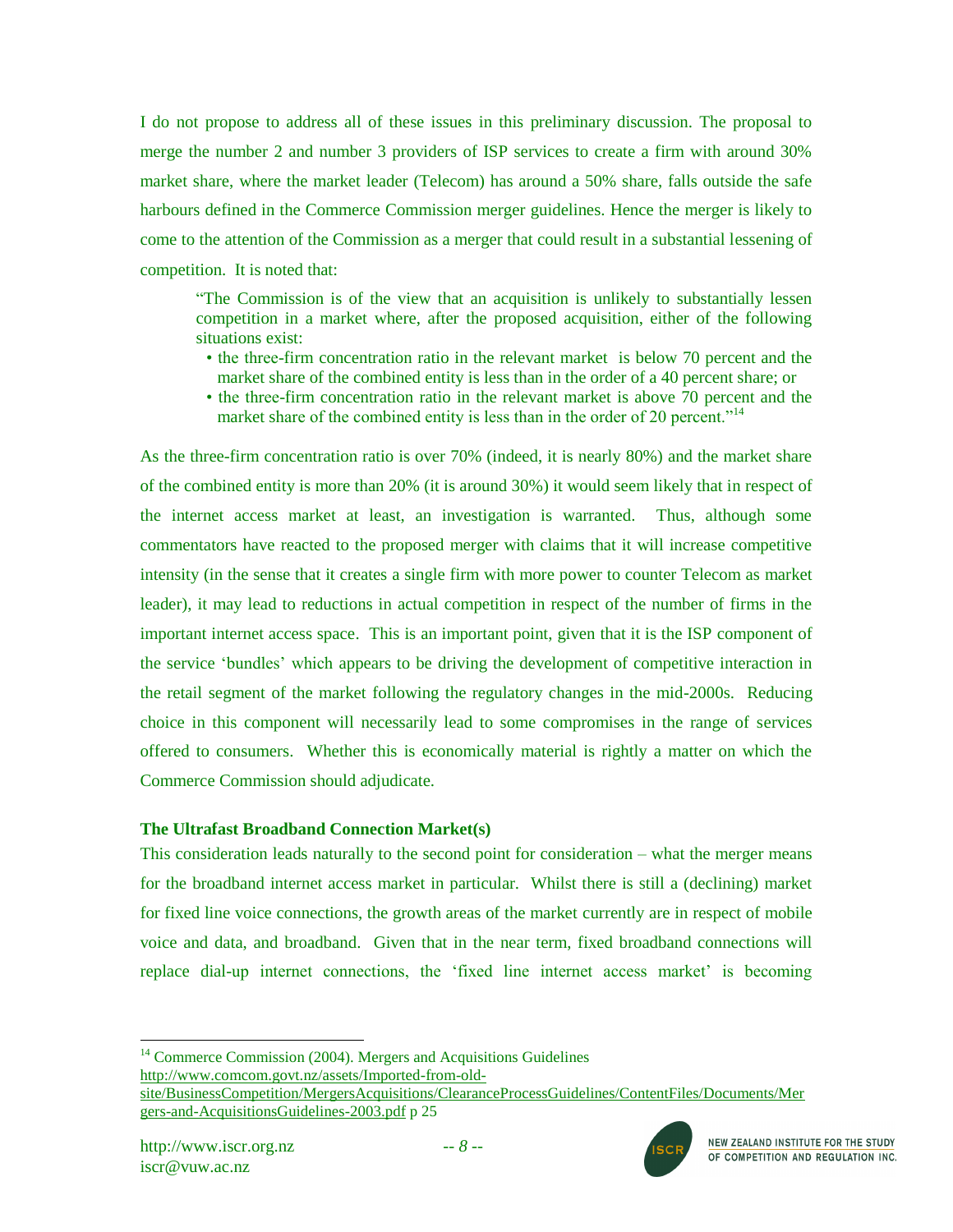increasingly the "fixed broadband internet access market. The relevant forward-looking question is how this affects the market for fibre broadband connections.

The fixed broadband market is not, in the New Zealand context, a simple single nationwide market, as different providers are competing in different geographic markets using different technologies. In the short-to-medium term (the 8 years over which it is anticipated the UFB will roll out), copper broadband access will continue to be a feature. Technological innovation is making ever-faster speeds available. Chorus' cabinetisation programme was completed in 2011, meaning almost all urban consumers (in areas where there are 500 or more connections) have access to comparatively fast (by OECD standards) copper-based connections. The separation of Chorus as the infrastructure provider from Telecom (the retailer) means that there is no special advantage for Telecom in respect of internet connections to these cabinets. In the areas where there is likely a long wait for fibre connections, having two more-or-less equal broadband providers (Telecom and the merged Vodafone-TelstraClear) will likely increase competitive intensity on the copper network, in terms of both customer market share and quality innovation. This would suggest that there may be a renewed level of interest in the deployment of sub-loop unbundling, where one or other of the retailers chooses to install its infrastructure in the cabinets in order to provide a differentiated service to the one offered by the other using Chorus infrastructure. Such investments would not be as likely to occur if the retail market was spread more widely (as under the current market split).

# **UFB Uptake delays<sup>15</sup>**

Increased competitive intensity on the (Chorus) copper network will likely lead to delays in the uptake of UFB connections in a separated fixed line world. Where the industry faces a downward-sloping average cost curve (as is the case for sunk costs such as those required for subloop unbundling investments), then the likelihood of investment occurring is affected by the steepness of the average cost curve and the number of possible investors. The larger is the number of potential investors, the riskier it is that they will be able to get sufficient customers to recoup the investment cost. Therefore, they may all sit back and wait to see what the other participants will do, even though investing would be desirable from the consumer welfare perspective. If a merger reduces the number of potential investors, then the risk that the investor will not get sufficient customers to justify the investment is reduced, making investment more likely.



<sup>15</sup> <sup>15</sup> These issues are discussed more fully in Heatley  $\&$  Howell (2010) [http://iscr.org.nz/f607,17391/17391\\_Heatley\\_Howell\\_Regulatory\\_Implications\\_Final.pdf](http://iscr.org.nz/f607,17391/17391_Heatley_Howell_Regulatory_Implications_Final.pdf)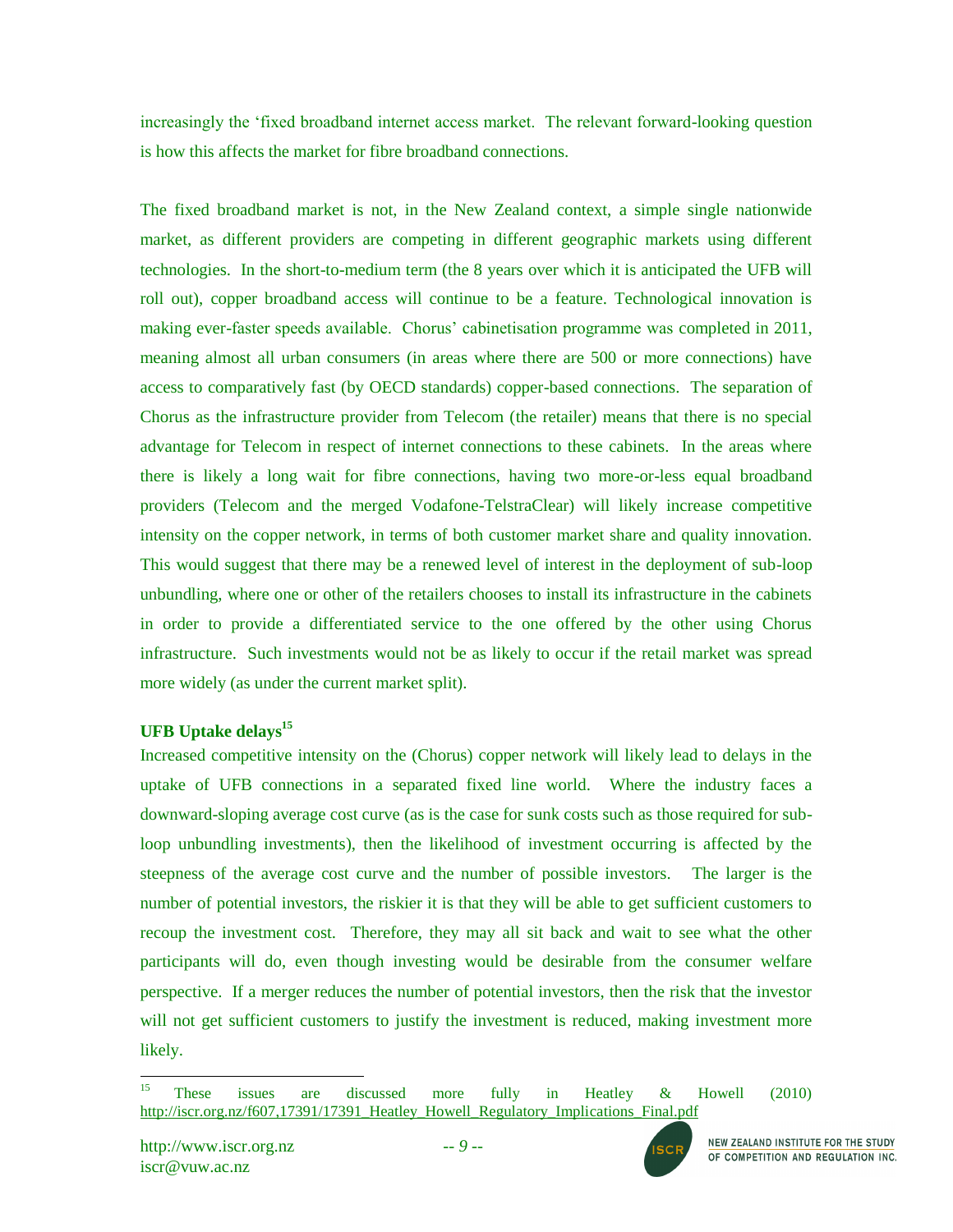From these assumptions, then, we would infer that a merger between TCL and V (merge to 30% market share) makes it more likely that sub-loop unbundling will occur with the merger than under the counterfactual of investment when each had a lower market share  $(16\% \& 13\%).$ 

The more the retailers invest in unbundled infrastructure to offer faster services, the less likely they will be to want to sell fibre connections, especially if they have yet to recoup the sub-loop unbundling investments. As fibre operators cannot have a retail relationship with end users, they are entirely at the mercy of the retailers to drive the substitution of copper connections with fibre ones. This effect will be felt regardless of whether the UFBCo is Chorus or one of the regional providers.

The merger is thus likely to extend the life of the copper network beyond what it would have been had the merger not occurred. The risk is that this will decrease economic efficiency as the two networks (copper and fibre) will run in parallel longer than would have been the case without additional merger-induced investment. The alternative is that in order to induce more rapid UFB uptake (or timely shutdown of the copper network), there will have to be a substantial transfer of wealth from the UFBCo (or Chorus as the copper operator) to the retailers (e.g. discounted fibre access prices or other inducements). The only other alternative would be for the Telecommunications Commission to step in and substantially increase the cooper access prices in order to discourage investment in sub-loop unbundling in the first place, or to accelerate substitution to fibre after the fact. However, under the current Act, the Commission's primary regulatory responsibility is the promotion of competition on the copper network. Its powers with regard to the fibre network are confined to the monitoring and enforcement of the terms agreed between the UFBCos and the government. Deviation from this brief would require explicit instruction from the government (under s 19A of the Telecommunications Act, the government can instruct the Commission in writing to have regard for its economic policies). Under this scenario, the proposed merger invokes the need for political, as well as economic consideration.

## **The 'Other Investment Problem'**

A similar, if not exacerbated, problem for the achievement of desired UFB uptake rates exists in relation to the fact that the merged firm itself has its own infrastructure (DOCSIS 3-enabled CATV) in two geographic markets – Wellington and Christchurch. The "History" section shows that, despite only offering the connections in these two regions, the growth rate of broadband connections sold on the cable network in recent times is almost double that of DSL connections

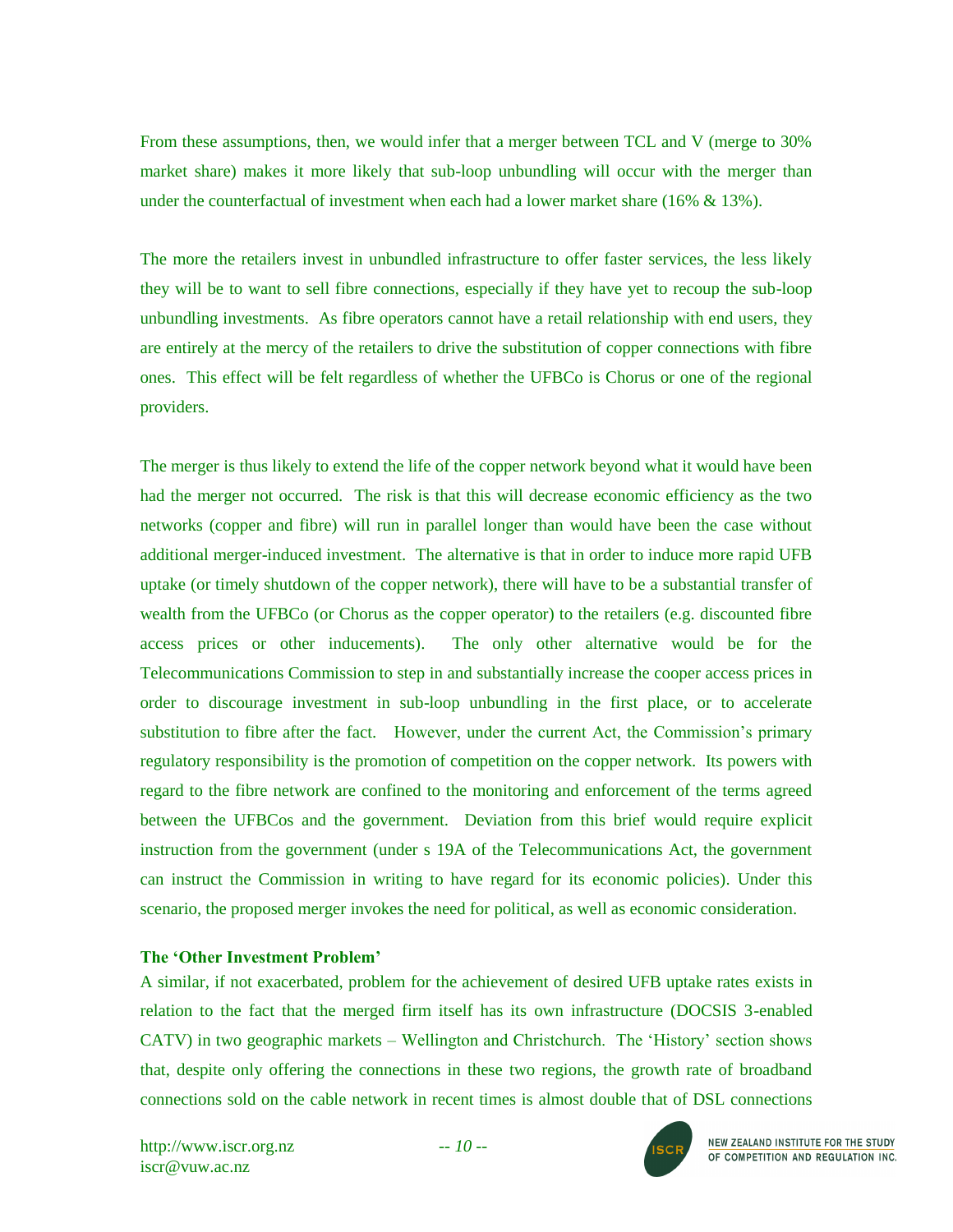available nationwide. As broadband uptake is strongly driven by the ISP retail relationship, depending upon the capacity of the CATV network, real potential exists for strong customer growth on this network from existing Vodafone broadband customers transferred.

The price paid for TCL will likely incorporate the value of these synergies. Hence as observers, we would expect that the higher the price paid for TCL, the more likely it is that we will observe a strategy promoting the migration of Vodafone copper internet customers to the cable network and not the UFB.

Telecom is unlikely to be affected by this, since it never had these retail customers in the first place. However Chorus stands to lose market share on copper. Chorus could maintain its copper market share by discounting the price for copper access in those areas where it faces the copper-CATV migration (just as Telecom did when faced by competition from TCL in the first place). But this places pressure on the Commission, which has recently moved to "re-average" copper access prices. It is extremely difficult to sustain geographically averaged prices across the country in the face of selective infrastructure competition in a specific geographic location, whilst ensuring that the firm bound to offer them remains profitable<sup>16</sup>. This is attested by the complexity of the hotly-contested TSO provisions which sought to redress the imbalances arising from the "old" Telecom facing "cherry-picked" infrastructure competition in profitable but not unprofitable marekts.

This raises a number of questions for the regulator:

- Is a separated Chorus required to offer low prices to all access seekers nationwide, or can it price differently in Christchurch and Wellington?
- Should Chorus respond, if the result is to move customers off copper quicker than would have been the case otherwise?
- How does the selective move in a small geographic area affect the prices charged by Chorus for all services over the country if its returns in these two areas dip below what might have been the case when the ULL prices were set, and financial viability comes into question?

l <sup>16</sup>For a fuller discussion, see Heatley & Howell (2010a) http://iscr.org.nz/f560,16057/16057 Abolishing the TSO Compensation 25-Mar-10 v3 .pdf

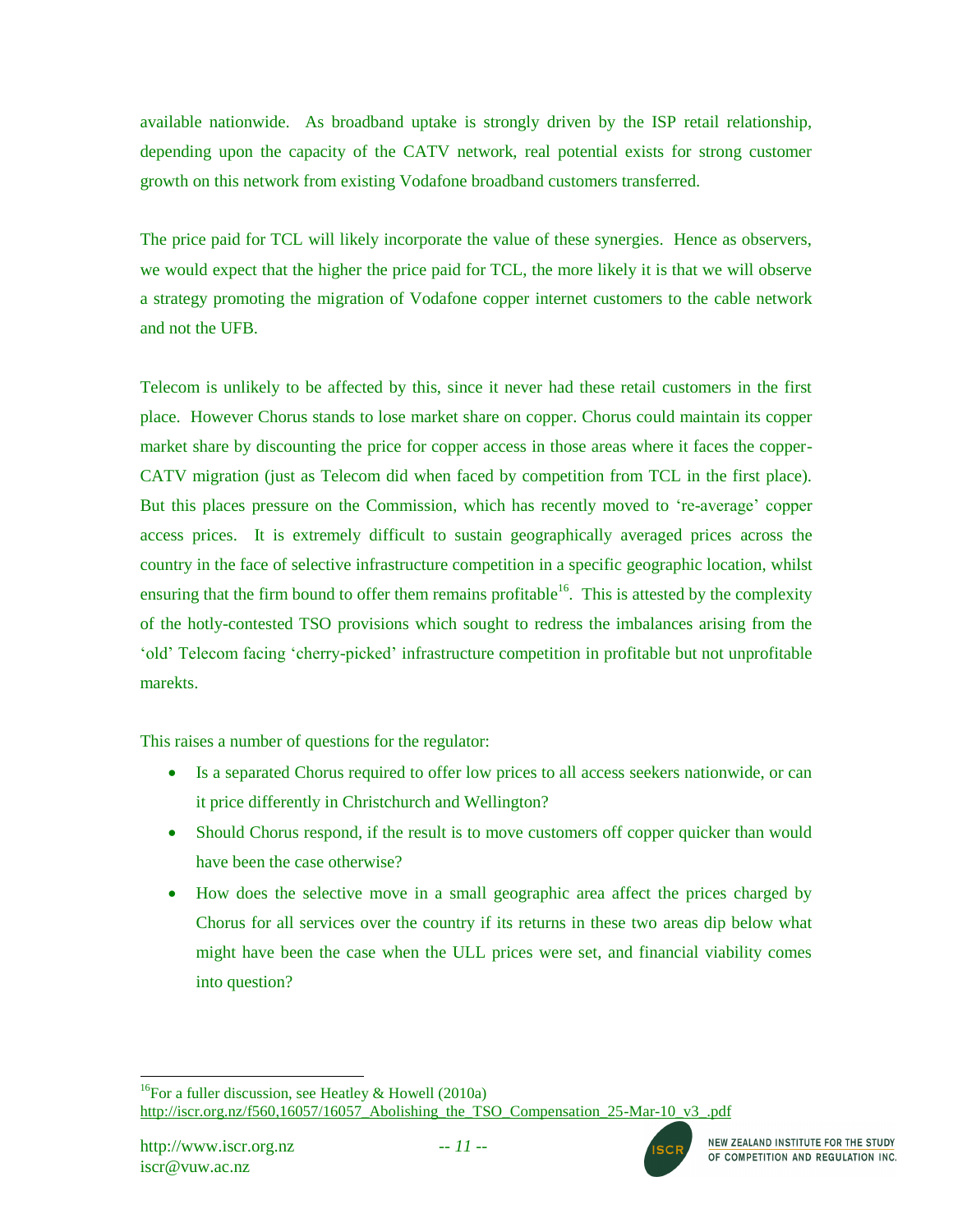However, in the long run, it is the UFBCos (Chorus in Wellington and Enable in Christchurch) who will bear the cost of strategic migration to the CATV network. As customers become established on the faster CATV network, they are less likely to need to migrate to the UFB when it is available. Where there is only copper and fibre available, and Chorus is the provider of both, then it can to some extent internalise the costs of moving customers across networks by using its relationship with retailers. But when the retailer owns its own network and is not buying services from Chorus or the UFBCo for the customer, then the strategic options available to the UFBCos to capture market share are very much more limited. This problem arises because of the fundamental assumption made in the New Zealand case: that both fibre and copper were "natural monopoly infrastructures when mandating separation. In Christchurch and Wellington they are not. The Vodafone-TCL merger threatens to make this already existing problem much bigger than it would have been otherwise.

#### **And Yet Another 'Infrastructure Problem'**

As the capabilities of both copper and mobile technologies increase, the likelihood that there will be a distinction between broadband internet access on fixed line and mobile networks becomes more blurred. A Vodafone -TCL merger would create a firm with over 55% mobile market share and 30% fixed line market share. It is thus well-placed to use its stronger fixed line internet market share to increase the potential to sell all services over its networks - including ever-morecapable mobile connections in lieu of fixed line broadband, especially in those areas where it will take longer for the UFB to be deployed. Whilst Telecom can also sell connections on its mobile network, it lacks the full range of strategic options available to the merged firm, in respect of Wellington and Christchurch at least.

## *Conclusion*

In summary, therefore, it can be seen that the proposed merger throws up some very interesting challenges to be addressed by both the Telecommunications Commission, in respect of ongoing sector regulation, and the Commerce Commission, in evaluating the effects on the economy of the proposed merger. It also raises questions about the extent to which the matter may invoke political as well as economic and regulatory considerations.

The analysis to support the merger clearance application, in particular, will not be simple. There are clearly many different geographic, technological, customer and product dimensions to the markets which will be relevant to the assessment. In addition, the analysis is complicated by the